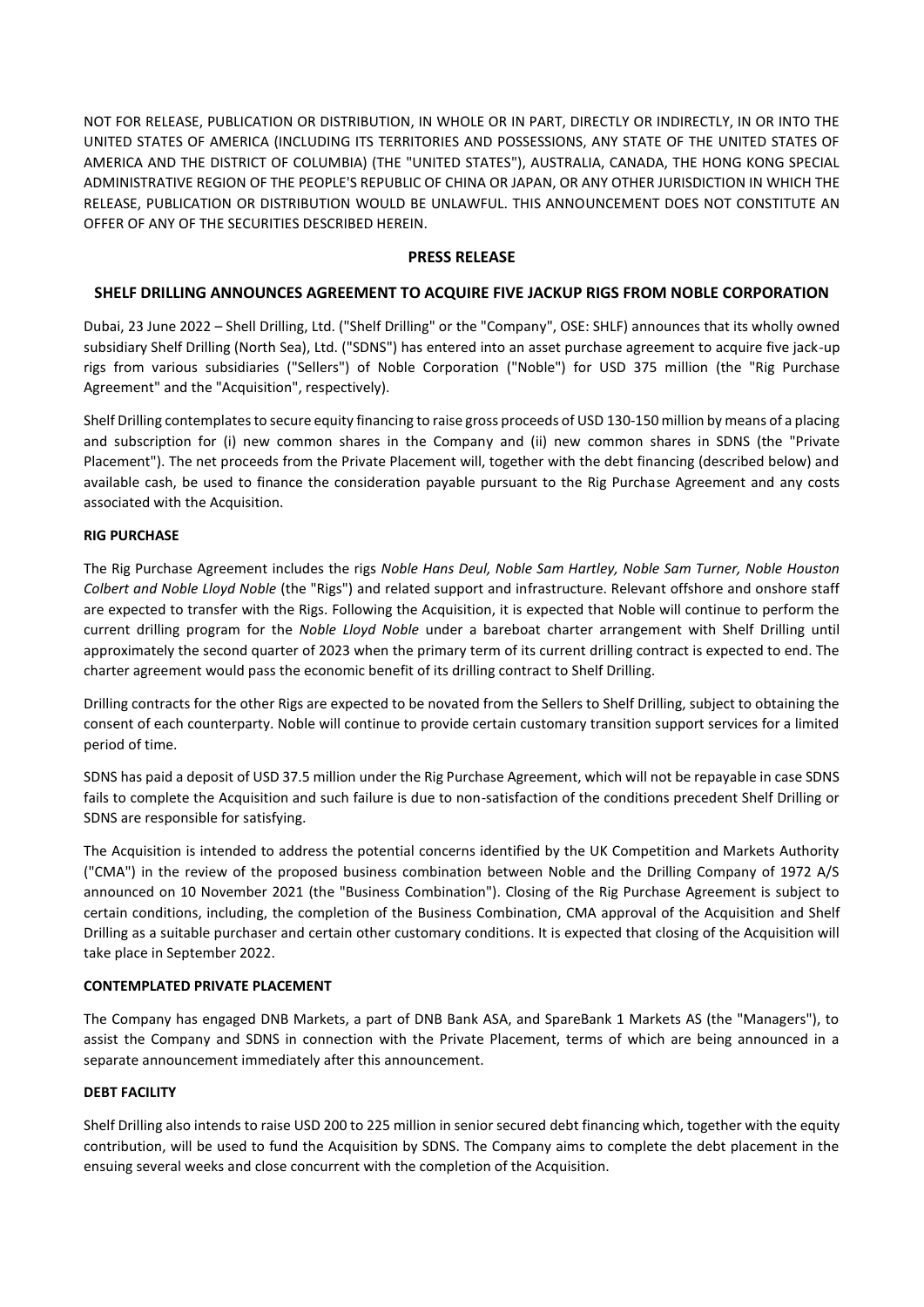This information is considered to be inside information pursuant to the EU Market Abuse Regulation, and is subject to the disclosure requirements pursuant to Section 5-12 the Norwegian Securities Trading Act.

This stock exchange announcement was published by Greg O'Brien, Executive Vice President and Chief Financial Officer, Shelf Drilling, on 23 June 2022 at 16:31 CEST.

For further information, please contact[: investor.relations@shelfdrilling.com.](mailto:investor.relations@shelfdrilling.com)

#### **ABOUT SHELF DRILLING**

Shelf Drilling is a leading international shallow water offshore drilling contractor with rig operations across Middle East, Southeast Asia, India, West Africa and the Mediterranean. Shelf Drilling was founded in 2012 and has established itself as a leader within its industry through its fit-for-purpose strategy and close working relationship with industry leading clients. The company is incorporated under the laws of the Cayman Islands with corporate headquarters in Dubai, United Arab Emirates. The company is listed on the Oslo Stock Exchange under the ticker "SHLF".

Additional information about Shelf Drilling can be found at www.shelfdrilling.com.

#### **IMPORTANT INFORMATION**

The information contained in this announcement is for background purposes only and does not purport to be full or complete. No reliance may be placed for any purpose on the information contained in this announcement or its accuracy, fairness or completeness. Neither the Managers nor or any of their affiliates or any of their respective directors, officers, employees, advisors or agents accepts any responsibility or liability whatsoever for, or makes any representation or warranty, express or implied, as to the truth, accuracy or completeness of the information in this announcement (or whether any information has been omitted from the announcement) or any other information relating to the Company, its subsidiaries or associated companies, whether written, oral or in a visual or electronic form, and howsoever transmitted or made available, or for any loss howsoever arising from any use of this announcement or its contents or otherwise arising in connection therewith. This announcement has been prepared by and is the sole responsibility of the Shelf Drilling, Ltd. (the "Company").

Neither this announcement nor the information contained herein is for publication, distribution or release, in whole or in part, directly or indirectly, in or into or from the United States (including its territories and possessions, any State of the United States and the District of Columbia), Australia, Canada, Japan, Hong Kong, South Africa or any other jurisdiction where to do so would constitute a violation of the relevant laws of such jurisdiction. The publication, distribution or release of this announcement may be restricted by law in certain jurisdictions and persons into whose possession any document or other information referred to herein should inform themselves about and observe any such restriction. Any failure to comply with these restrictions may constitute a violation of the securities laws of any such jurisdiction.

This announcement is not an offer for sale of securities in the United States or in any other jurisdictions. The securities referred to in this announcement have not been and will not be registered under the U.S. Securities Act, and may not be offered or sold in the United States absent registration with the U.S. Securities and Exchange Commission or an exemption from, or in a transaction not subject to, the registration requirements of the U.S. Securities Act and in accordance with applicable U.S. state securities laws. The Company does not intend to register any securities referred to herein in the United States or to conduct a public offering of securities in the United States.

This announcement is an advertisement and is not a prospectus for the purposes of Regulation (EU) 2017/1129 of the European Parliament and of the Council of 14 June 2017 (the "EU Prospectus Regulation") (together with any applicable implementing measures in any Member State). All of the securities referred to in this announcement has been offered by means of a set of subscription materials provided to potential investors, except for the subsequent repair offering which will be made on the basis of a listing and offering prospectus. Investors should not subscribe for any securities referred to in this announcement except on the basis of information contained in the aforementioned subscription materials or for the subsequent repair offering, the prospectus.